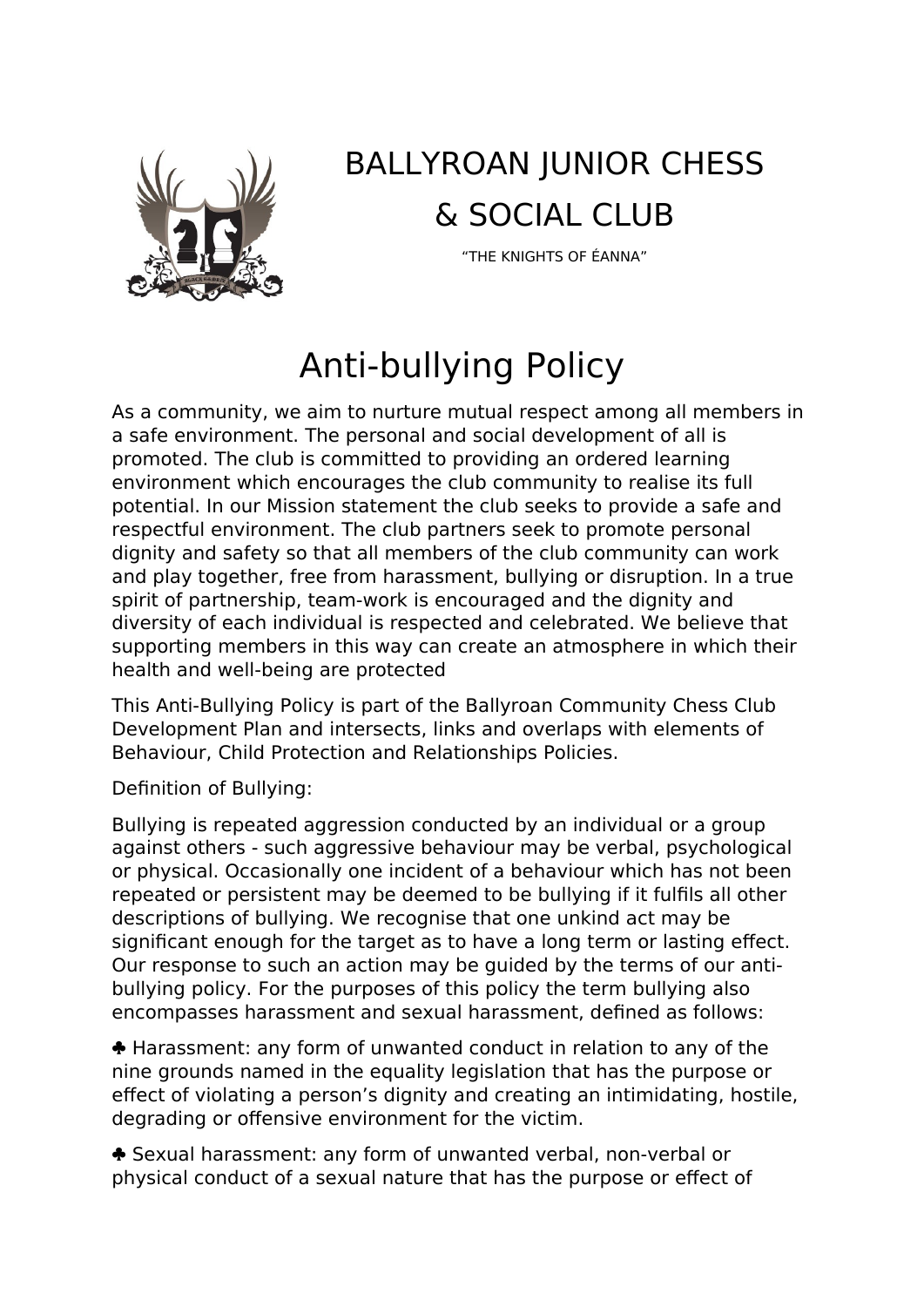violating a person's dignity and creating an intimidating, hostile, degrading or offensive environment for the victim. The nine grounds are gender, marital status, family status, age, disability, sexual orientation, race, religion, and membership of the Traveller community. Types of behaviour involved The Guidelines provide assistance in identifying and describing the types of behaviour involved in bullying. The means of bullying are constantly changing and the following list of types of bullying behaviour can be expanded in light of the experience of the club community:

• Physical aggression • Damage to property • Extortion • Intimidation • Gestures • Silent telephone/mobile phone calls • Abusive telephone/mobile phone calls • Abusive text messages • Abusive email/website messages • The production, display or circulation of written words, pictures or other materials aimed at intimidating another person • Isolation & exclusion • Harassment based on any of the nine grounds in the equality legislation e.g. sexual harassment, homophobic bullying, racist bullying etc. • Name calling • Slagging • A combination of any of the types listed.

The form of bullying behaviour popularly known as cyber bullying is included in the above list and will be treated in the same manner as other forms of bullying behaviour. However, this policy recognises the public nature of cyber bullying and the potential for such material to be viewed by unlimited worldwide audience and that it may not be possible to retract or remove such material from the internet. Given the nature of cyber bullying and the potential for humiliation on a grand scale it may be necessary for severe sanctions to be imposed for the first offence of this form of bullying.

This list is not intended to be exhaustive. It sets out to illustrate the kind of behaviours that will be regarded as constituting bullying and harassment Scope of the policy: This policy covers all within the club community. It refers to times when members are in club, in the vicinity of the club or on club trips. Given the nature of cyber bullying this policy also seeks to deal with inappropriate bullying behaviour that occurs between members of the club community outside club time.

The Ballyroan Community Chess Club Anti-Bullying Policy is implemented by the entire club community under the leadership of the Club Chair. The Anti-Bullying Team is led by a Special Duties management member who has responsibility for leading the Anti-Bullying Team, implementing the Policy and reporting to the club Chair. The anti-bullying programme in the club consists of a two strand approach.

Strand One: Prevention: Knowing that bullying can occur anywhere that people come together, our priority is to work to ensure our members learn to recognise and reject the behaviour as being harmful to the health,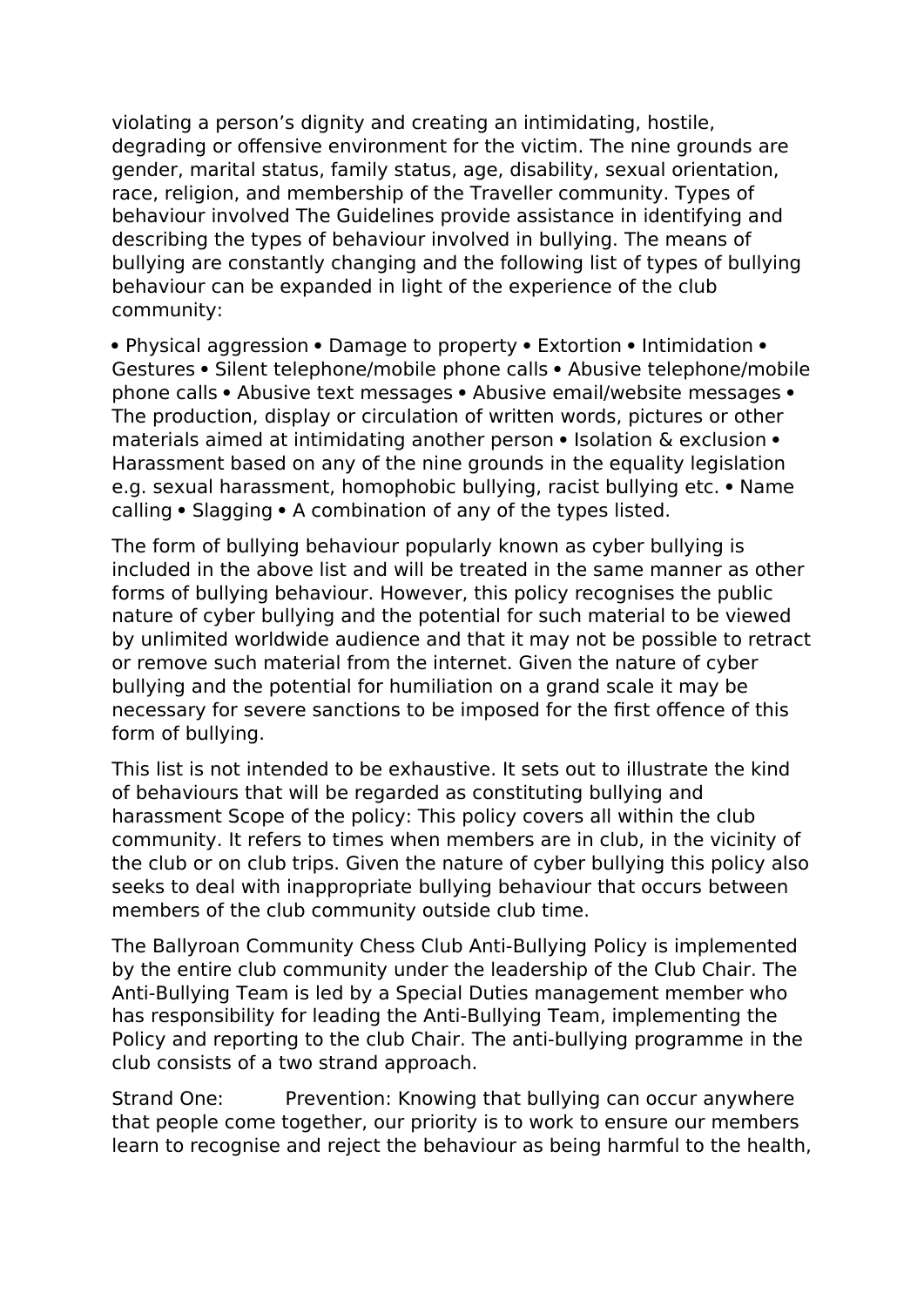well-being and dignity of all involved and on this basis to report it so that the issue can be dealt with.

Strand Two: Intervention: In responding to bullying when it happens in the club our aim is first and foremost to stop the behaviour in order to make the environment safe for the person who is being targeted. Strand one is aimed at prevention through awareness raising. Our team of volunteer's works with members to encourage them to be pro-social in their thinking and acting, to be aware of others, accepting difference and acknowledging their own difference and their right to be so.

We seek their support in identifying members we should particularly watch out for and inform them of the club's stance on interpersonal behaviour and our emphasis on respect for self and others. We aim to highlight bullying as anti-social behaviour which has a damaging effect on all – the person who is targeted, the person who is bullying and the one who is looking on. The individual's power in making choices regarding behaviour is also emphasised.

Our emphasis is on changing and stopping this behaviour and our message to members is that should they be concerned that one of their peers or even one of their friends is bullying someone then by telling we can help this member to change their behaviour.

Our approach is the "No Blame Approach" of George Robinson and Barbara Maine which carries with it consequences but initially not punishments. We are also guided by the "Shared concern" philosophy of Pika, where all are encouraged to participate in the resolution of the problem. Information will lead to an investigation and an intervention beginning with a survey of the members where the situation is thought to be occurring.

Once information has been received, the member(s) who is (are) alleged to be bullying is (are) interviewed. The interview is very structured involving the use of documentation. While working through these forms members are made aware of the procedure being used to investigate and of the fact that should they themselves ever find themselves on the receiving end of negative behaviour from others they too will be supported. In the event that bullying has occurred a member may be quite aware of their behaviour and working through this procedure comes to recognise the effects on others. On other occasions the member may only come to that recognition following interview. On these occasions the member undertakes to treat the other member with respect, giving a verbal promise which is noted by the interviewer or signing a promise to that effect which is also signed by the team member.

In the event of a particularly gross incident of bullying behaviour an Anti-Bullying Discipline Committee comprising of the Club Chair, Vice Chair and the Anti-Bullying Co-ordinator will convene to advise on the imposition of